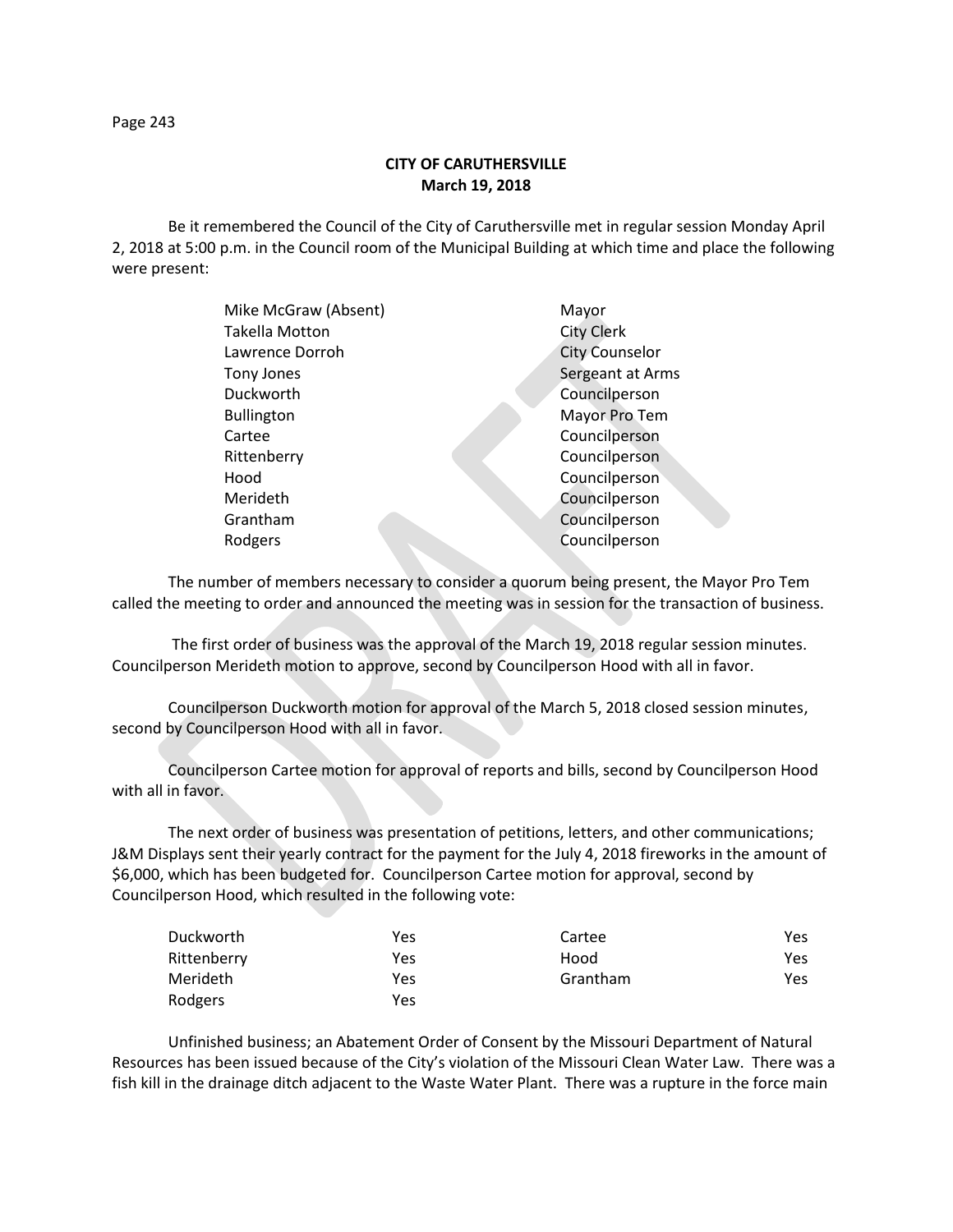caused by an excavator . Missouri Department of Conservation determined the fish kill to be 351, resulting in \$4,960.01 in damages for the incident. Penalties for the violation of the MCWL can go up to \$10,000 per day per violation. The City will pay an administrative penalty in the amount of \$2,500. Councilperson Cartee motion to approve the AOC, second by Councilperson Duckworth, which resulted in the following vote:

| Duckworth       | Yes | Cartee   | Yes |
|-----------------|-----|----------|-----|
| Rittenberry     | Yes | Hood     | Yes |
| <b>Merideth</b> | Yes | Grantham | Yes |
| Rodgers         | Yes |          |     |

Police report; Chief Jones reported that there was a shooting on the 700 block of W. 4<sup>th</sup> St., the suspect was caught early Saturday morning and is in custody.

Fire report; Fire calls from March 5, 2018 through April 2, 2018 are as follows: 3/5/18; Fire alarm sounding on S. Ward, 3/7/18; Structure fire on Sycamore St. in Holland MO, 3/18/18; Fire alarm sounding at the Middle School,  $3/18/18$  Structure fire on W.  $11<sup>th</sup>$  St.,  $3/25/18$ ; Mutual aid to Kennett for a structure fire on Berry Dr. Training for the month of March was a Pre-Plan of the Presbyterian Church.

The Animal Shelter report ; There were 18 dogs and 3 cats from March 1, 2018 through March 3, 2018, Intake; 14 dogs and 8 cats, Owner's pick up 2 dogs, Rescue; 7 dogs and 10 kittens, Deceased; 2 dogs and 3 cats, Food; 50lbs. for dogs, wildlife; 31 dead squirrels, 15 dead rabbits, 32 dead skunks and 18 trapped, 19 dead opossums and 6 trapped, 2 snakes caught, and 1 bird caught.

Street & Sanitation; Terry Rushing reported on the continued cleanup of the riverfront, and the daily pick up of leaves, debris, and junk. The department put up 30 street signs that had blown down, and Rushing met with contractors about seal coating City parking lots. Councilperson Duckworth reported on the Mooreland Dr. Bids, with Froanbarger Concreters having the lowest bid for concrete in the amount of \$287,364. Kluesner Concreters had a bid of \$265, 084.65 for asphalt and \$289,572.75 for concrete. R. L. Persons Construction had of bid of \$287,422 for asphalt, and \$335,309.50 for concrete. The Street Committee decided on Froanbarger for the concrete being the superior product over asphalt, and the City has worked with the company before. Councilperson Duckworth motion to accept the bid from Froanbarger, second by Councilperson Cartee, which resulted in the following vote:

| Duckworth   | Yes | Cartee   | Yes |
|-------------|-----|----------|-----|
| Rittenberry | Yes | Hood     | Yes |
| Merideth    | Yes | Grantham | Yes |
| Rodgers     | Yes |          |     |

Chief Charlie Jones reported that in the event of a tornado, the safe rooms will be open at the Elementary and Middle Schools. Temporary signs will be up directing residents where to enter into the buildings. The Middle School entrance will be off Ward Ave. going between the school and the Administration building hallway.

Code Enforcement; Sonya Fuller reported talking to several residents informing them of code violations and as to what is a violation and what is not. Ms. Fuller will be working with the Police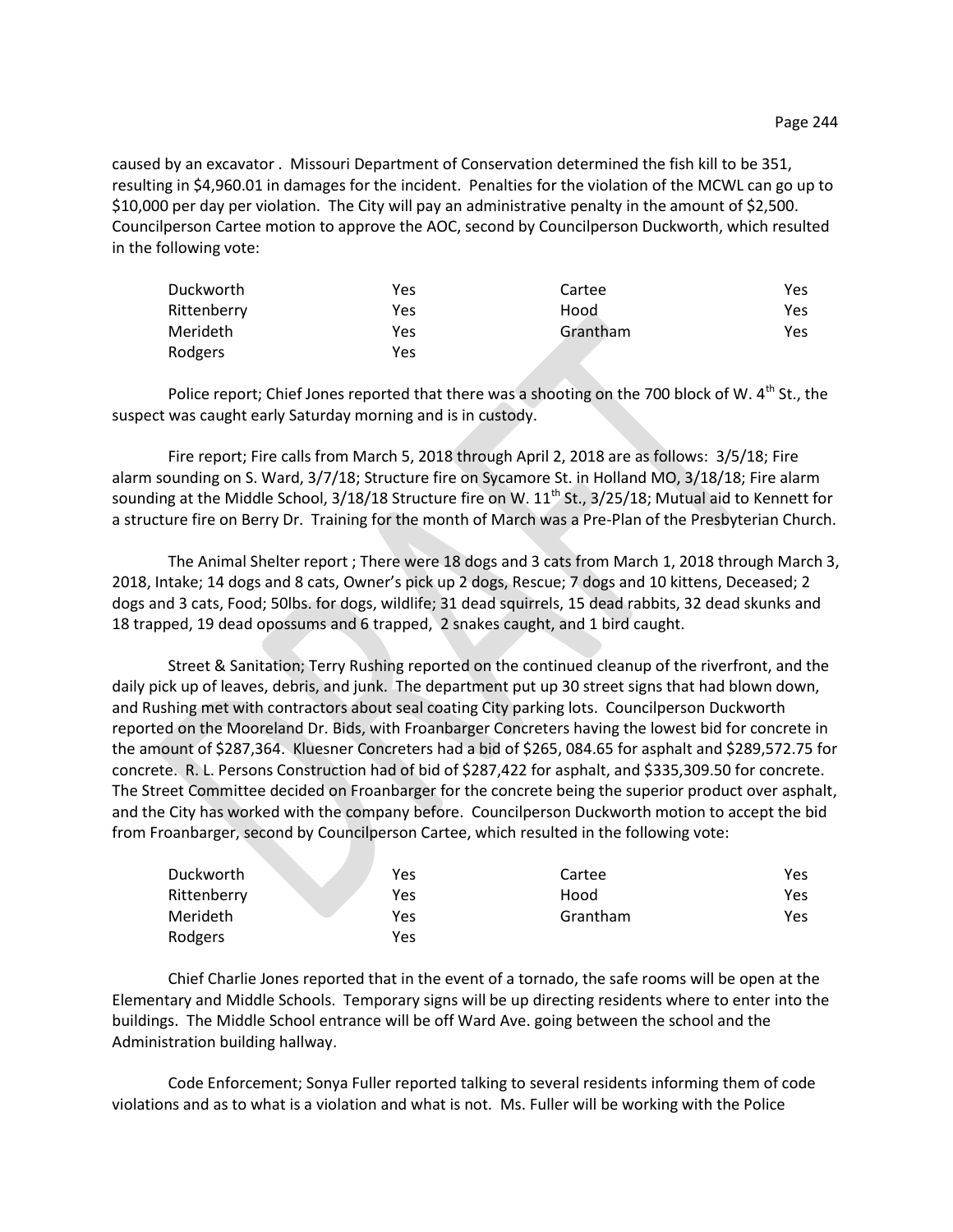## Page 245

department this week issuing citations. Those that have not abated the nuisance from December up to the first of March who were given an extension will be receiving a citation. There were also 15 additional letters sent out this week.

Park & Recreation; Wes Deere reported that the roof has been completed the leaks over the pool area have ceased. The pool heater was out of commission and was fixed today. The batting cages are going up, and baseball and softball practices are underway. The women's league volleyball will be on Wednesday nights after the men's volleyball league is over. The Easter Egg Hunt at French Park was a success; 2000 eggs, 200 baskets, and 12 to 15 bikes were given out. Thanks to John Buchanan for his dedication and hard work.

Library report; Teresa Tidwell reported that an initiative from the American Library Association "Models for change transforming communities by fostering conversation and leading change within the community." There were 25 libraries selected from small and rural communities to attend a meeting in New Orleans. The Caruthersville library was selected and given a stipend to attend.

Water & Sewer; Paul Shaw reported that tap was done on  $6<sup>th</sup>$  and Highland last week and the normal everyday duties were done.

Insurance report; Josh Rittenberry reported that the bid process is coming to a close; 5 bids were turned in with one being the current carrier. There will be a meeting April 10, 2018, 5:30 p.m. at the Library. The agents will have an opportunity to discuss their proposals; recommendations will be made by April 16, 2018.

Business from the floor; Tanesha West alleged that Mayor McGraw had offered her M&M's and said she would have to give him neck neck moving back and forward in the presence of others. Counselor Dorroh stated that the matter was under investigation. The Police department referred the matter to the Sheriff's department which will be doing the investigation.

Mr. Jefferies wanted to know if Mike McGraw could be mandated for a psychological review. Counselor Dorroh stated that only thing that could be done is a commitment through the Circuit Court, which is usually only done when there's some danger to the person or another individual.

Introduction to bills; An ordinance to increase the salaries of Mayor, City Marshal, City Collector, and City Treasurer. Mayor Pro Tem Bullington asked for any discussion concerning the proposed ordinance. Councilperson Cartee stated that salaries were an issue with revenues going in the opposite way. Increasing expenditures at a dramatic increase on a few at once and not looking across the board for everyone as has done in the past is also an issue. City Marshal hasn't had an increase in 5 years, and the Mayor and City Collector has been at the same rate for years. Cartee recommended instead of doing a one-time \$1,000 increase for the Mayor to do \$1,000 for the year and another \$1,000 in 2 years. City Collector rate is \$16,337.12/year and the proposed rate is \$22,000 and \$2,000 the following year, the suggested rate is \$1,000 for the year, which can be revisited in 2 years. The City Treasurer current rate is \$1,236/year and the proposed rate is \$2,400/year, the suggested rate is a one -time \$500 or \$1,000 rate if they wanted to go across the board. Elected officials rates can only occur before elections not during their term in office.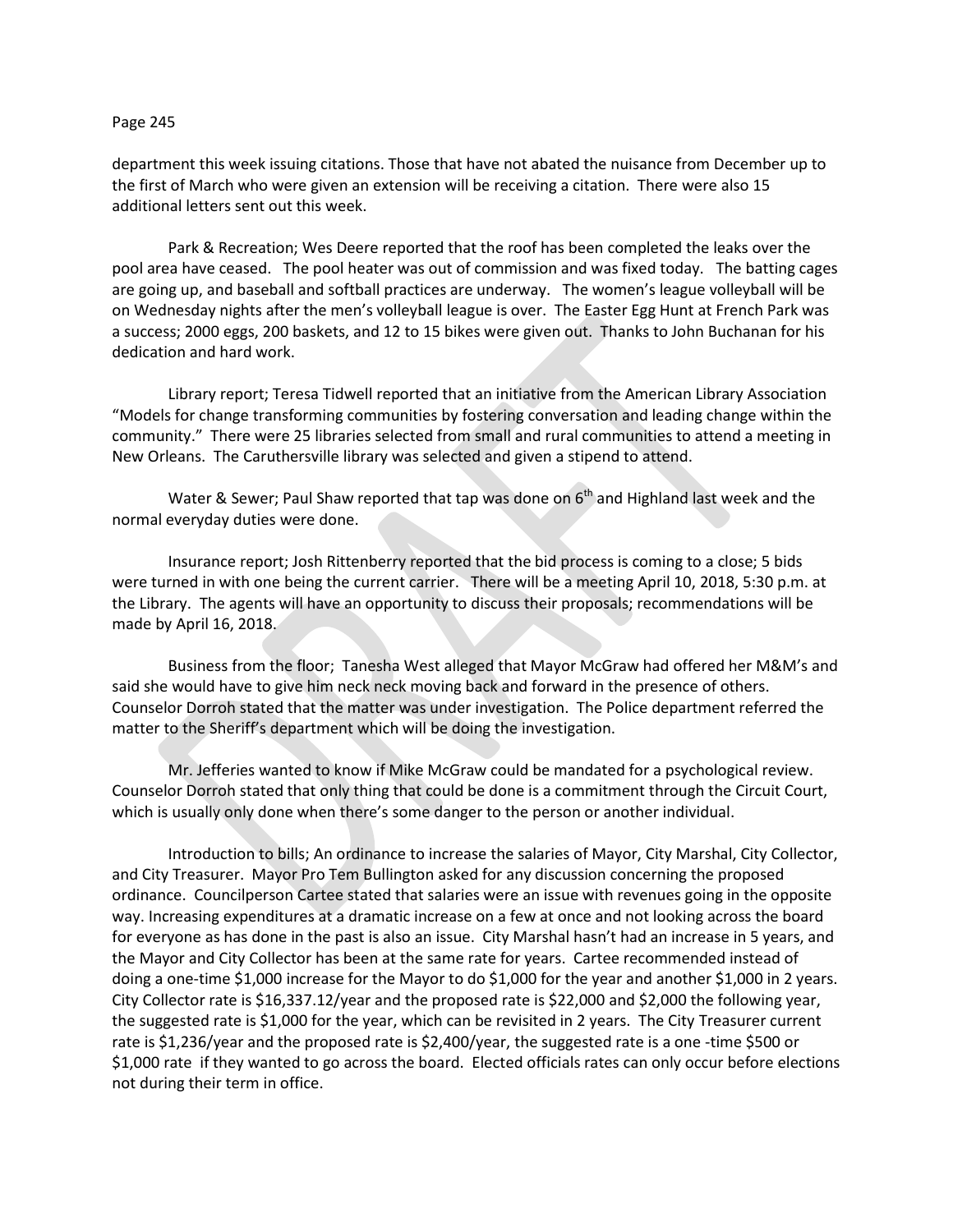The City Marshal proposed rate is a \$1,500 increase for the year with increments for the next 3 years. The suggested rate is \$1,000 for the first year, with the same being in 2 years, and then revisited. Mayor Pro Tem Bullington stated that the increases should be consistent across the board. Councilperson Rodgers stated with the City Marshal being a hazardous position compared to the other positions being looked at, \$1,500 should be considered for the rate. Councilperson Duckworth stated that \$1,500 should be considered for the Mayor also, to attract young and enthusiastic candidates with a wage that can support them. Councilperson Rodgers motion for the revisions, second by Councilperson Duckworth, which resulted in the following vote:

| Duckworth       | Yes | Cartee   | Yes     |
|-----------------|-----|----------|---------|
| Rittenberry     | Yes | Hood     | Yes     |
| <b>Merideth</b> | Yes | Grantham | Abstain |
| Rodgers         | Yes |          |         |

Counselor Dorroh left the Council room to restructure the ordinance, and upon his return Councilperson Duckworth motion for the first reading, second by Councilperson Rittenberry as follows:

## **BILL NO. 2018-02 ORDINANCE NO. 2018-02**

## **AN ORDINANCE FIXING THE COMPENSATION FOR THE OFFICES OF MAYOR, CITY MARSHAL, CITY COLLECTOR AND CITY TREASURER OF THE CITY OF CARUTHERSVILLE, MISSOURI, TO BE EFFECTIVE FROM AND AFTER TUESDAY APRIL3, 2018**

BE IT ORDAINED BY THE CITY COUNCIL OF THE CITY OF CARUTHERSVILLE, MISSOURI AS FOLLOWS:

Section 1. The compensation for the office of Mayor of the City of Caruthersville is hereby set effective as of April 3, 2018 as set forth below and shall be implemented in increments as follows:

For the period from April 3, 2018 through March 31, 2020 the Mayor's salary shall be \$19,500.00 per year.

From and after April 1, 2020 the Mayor's salary shall be \$21,000 per year.

Section 2. The compensation for the office of Collector of the City of Caruthersville is hereby set at \$17,377.12 per year from and after April 3, 2018.

Section 3. The compensation for the office of Treasurer of the City of Caruthersville is hereby set at \$1,736.00 per year from and after April 3, 2018.